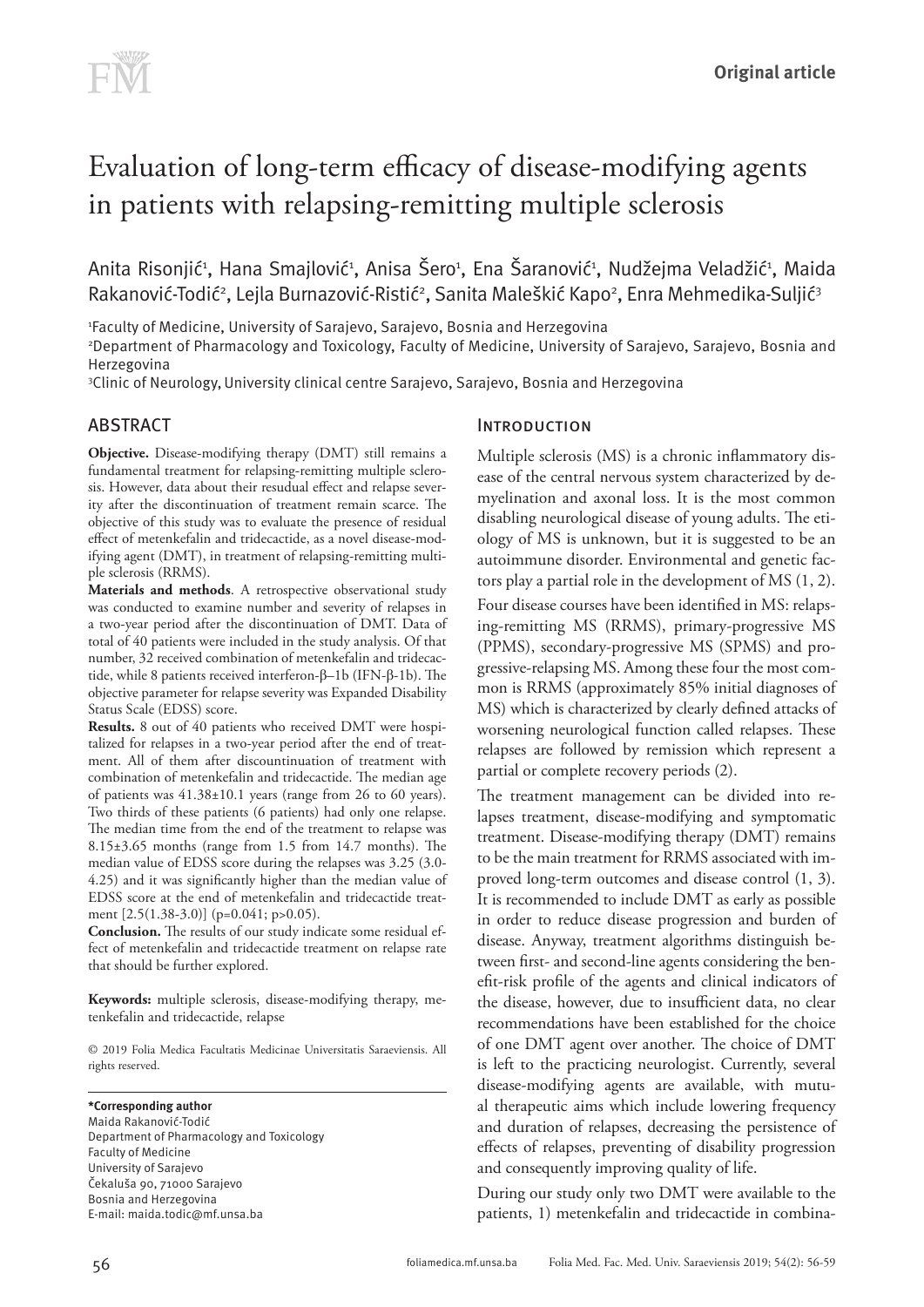tion, and 2) IFN-β-1b. Enkorten $<sup>®</sup>$  (ENK) is a novel</sup> drug with immunomodulatory and anti-inflammatory activity which is registered in Bosnia and Herzegovina. It is a combination of two neuropeptides, metenkefalin and tridecactide (adrenocorticotropic hormone 1-13) which exert cytoprotective anti-inflammatory effects (4, 5). Interferon beta (INF-β) was one of the first approved DMT for MS. It is considered that IFN-β-1b increases the production of anti-inflammatory cytokines (IL-4 and IL-10) and suppresses the production of proinflammatory cytokines (TNF-tumor necrosis factor).

Today, fifteen drugs have been approved by Food and Drug Administration (FDA) making the choice of therapy more complex, but data about their prolonged efficacy and relapse severity after the discontinuation of treatment remain scarce (6). Therefore, we considered that there was a research interest to document whether relapses would be observed in patients treated any kind of DMT available, including small number of patients who completed treatment with IFN-β-1b.

The objective of this study was to evaluate if there is prolonged (residual) effect of combination of metenkefalin and tridecactide in treatment of RRMS.

### Materials and methods

A retrospective observational study was conducted to examine number and severity of relapses in two-year period after the discontinuation of DMT.

This study included 40 patients aged 18-60 years with clinically confirmed diagnosis of RRMS in accordance with the McDonald Diagnostic Criteria (2010), in two-year period after the discontinuation of DMT. Two DMTs were locally available for treatment during the study period: 1) metenkefalin and tridecactide, 2) IFN-β-1b. Of that number, 32 received combination of metenkefalin and tridecactide during the period from 2012 to 2013 and 8 patients received IFN-β-1b during the period from 2010 to 2012 at Neurology Clinic of University Clinical Centre in Sarajevo, Bosnia and Herzegovina.

The treatment with metenkefalin and tridecactide was applied in accordance to intensive relapse treating scheme as follows: first week 3 X 12 mg (2 mg of tridecactide and 10 mg of met-enkephalin), second week 3 X 12 mg, third week 3 X 6 mg (1 mg of tridecactide and 5 mg of met-enkephalin). The treatment with IFN-β-1b lasted 18 months according to standard dosing scheme for RRMS.

Relapses as outcome in this study were defined as nearly appearing neurological symptoms in the absence of fever or infections that last for more than 24 hours. The objective parameter for relapse severity was Expanded Disability Status Scale (EDSS) score. EDSS quantifies

disability and status of eight functional systems and ranges from 0 (normal neurological examination) to 10 (death due to MS) as the most serious outcome (5 is referring to walking without aid for 200 meters). The annualized relapse rate (ARR) was calculated as the total number of relapses divided by the total person-time at risk of relapse.

Data were statistically analyzed in computer software SPSS (Statistical Package for Social Sciences©, version 17.0, SPSS Inc, Chicago, Illinois, USA). Data for a total of 40 patients were included in the descriptive analysis. Comparison for EDSS score was performed by Mann-Whitney U test for variables without normal distribution.

#### **RESULTS**

Demographic and clinical characteristic of enrolled patients (n=40) are presented in the table 1. 32 patients were on treatment with metenkefalin and tridecactide and 8 patients were treated with IFN-β-1b as a DMT.

Only patients who received combination developed relapse, 20% of treated patients were hospitalized for relapses in a two-year period after the end of treatment.

Table 1. Patient characteristics

| Gender                                       |    |
|----------------------------------------------|----|
| Female                                       | 23 |
| Male                                         | 17 |
| Received Therapy                             |    |
| Combination of metenkefalin and tridecactide | 32 |
| $IFN-B-1b$                                   | 8  |
| Patients with relapses                       |    |
| Combination of metenkefalin and tridecactide | 8  |
| $IFN-B-1b$                                   |    |

Table 2. Characteristics of patients with relapse (n=8)

| Gender             |
|--------------------|
| 4                  |
| 4                  |
| Number of relapses |
| 6                  |
| 1                  |
| 1                  |
| $41 + 10.1$        |
| 26                 |
| 60                 |
|                    |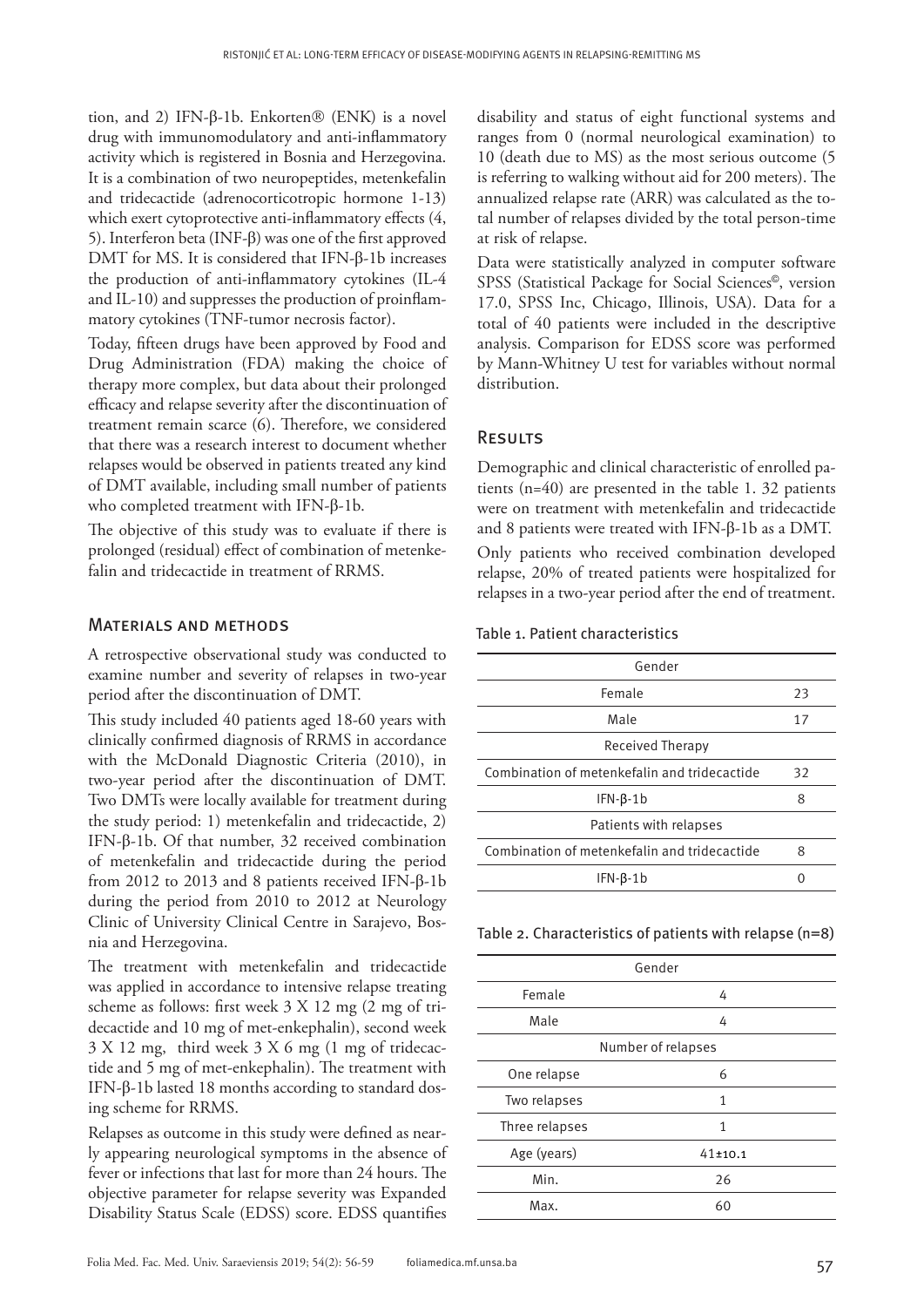Demographic and clinical characteristics of patients who experienced relapses are shown in Table 2. Equal number of male and female patients had relapse. The greatest number of the patients with relapses, 75% of them had one relapse, 12.5% patients developed two relapses and 12.5% patients had three relapses.

The median time from the end of the treatment to relapse was  $8.15\pm3.65$  months (range from 1.5 to 14.7) months).

For metenkefalin and tridecactide post-discontinuation period the calculated ARR was 0.125. In the same group the median value of EDSS score during the relapses was 3.25 (range 3.0-4.25) and it was significantly higher than the median value of EDSS score at the end of metenkefalin and tridecactide treatment 2.5  $(1.38-3.0)$ ] (p=0.041; p<0.05) (Figure 1).





## **DISCUSSION**

In clinical practice discontinuation of DMT is usually undertaken due to the occurrence of side effects and poor tolerance of the drug, or a decrease in the effectiveness of the treatment itself. We were interested to explore the residual effect of the treatment with metenkefalin and tridecactide, and if there is a need for strict clinical monitoring after treatment discontinuation. Results of our study indicate that combination of metenkefalin and tridecactide as a disease-modifying therapy was not accompanied by a high relapse rate after treatment discontinuation. 75% of patients, who received this combination, were relapse-free in a twoyear period after the discontinuation of therapy. The

results of Phase II and Phase III clinical trials are showing that 85% of enrolled patients were without relapse during treatment with metenkefalin and tridecactide (4, 5). Likewise, 72% of patients in the experimental group did not experience any relapses during the 12 months of Phase II clinical trial, compared to 42.3% in the control group.

All the 8 patients treated with IFN-β-1b in our study did not have any relapse in a two-year period after the end of therapy. The results of several prominent studies that have demonstrated that IFN-β-1b is efficient in reducing both relapse rate and MRI lesions (7, 8). Despite the development of new DMTs, this agent remains significant contributor in the treatment of RRMS thanks to well known risk-benefit ratio (8), but also in terms of costs and health outcomes (9).

The effects of DMT has been well investigated. Observed annualized relapse rate reduction during the treatment with IFN beta-1b is 34%, while for newer DMT agents such as natalizumab, alemtuzumab and mitoxantrone, it was over 60% (10). Anyway, a disease course after discontinuation of DMT is poorly explored, while the observed effects are diverse. Newer agents have been more investigated, given clearer implications about the wash-out period when replacing treatments. In order to reduce the risk of relapse, a maximum period of 3 months is recommended between natalizumab discontinuation and starting treatment with fingolimod (11)

Berger et al. (2015) described a case series of four RRMS patients that developed severe relapse two to four months after fingolimod treatment discontinuation (12). In Italian multicenter TY-STOP study (13), that enrolled 130 patients that completed 24 doses of natalizumab, authors stratified patients who completed follow-up data  $(n=124)$  into three groups, those who continued natalizumab treatment, group that changed to different treatment option, and those that discontinued natalizumab. Study detected a protective effect of natalizumab continuation on the risk of relapse compared with discontinuation of natalizumab (OR, 4.40; 95% CI, 1.72-11.23), and discontinuation with changing of DMT (OR, 3.28; 95% CI, 0.99-10.79). The calculated mean annualized relapse rate for natalizumab continuation was 0.24, while rate of 0.73 followed any type of discontinuation of natalizumab including stopping and changing treatment (n=81).

Relapse frequency has a predictive value, especially in early-stage multiple sclerosis. Studies have shown that patients, who had more frequent relapses within 2-5 year from onset of the disease, have poorer prognosis. Extension of inter-relapse interval is one of the main aims of every disease-modifying therapy. Achievement of this aim leads to better quality of patient's life and it